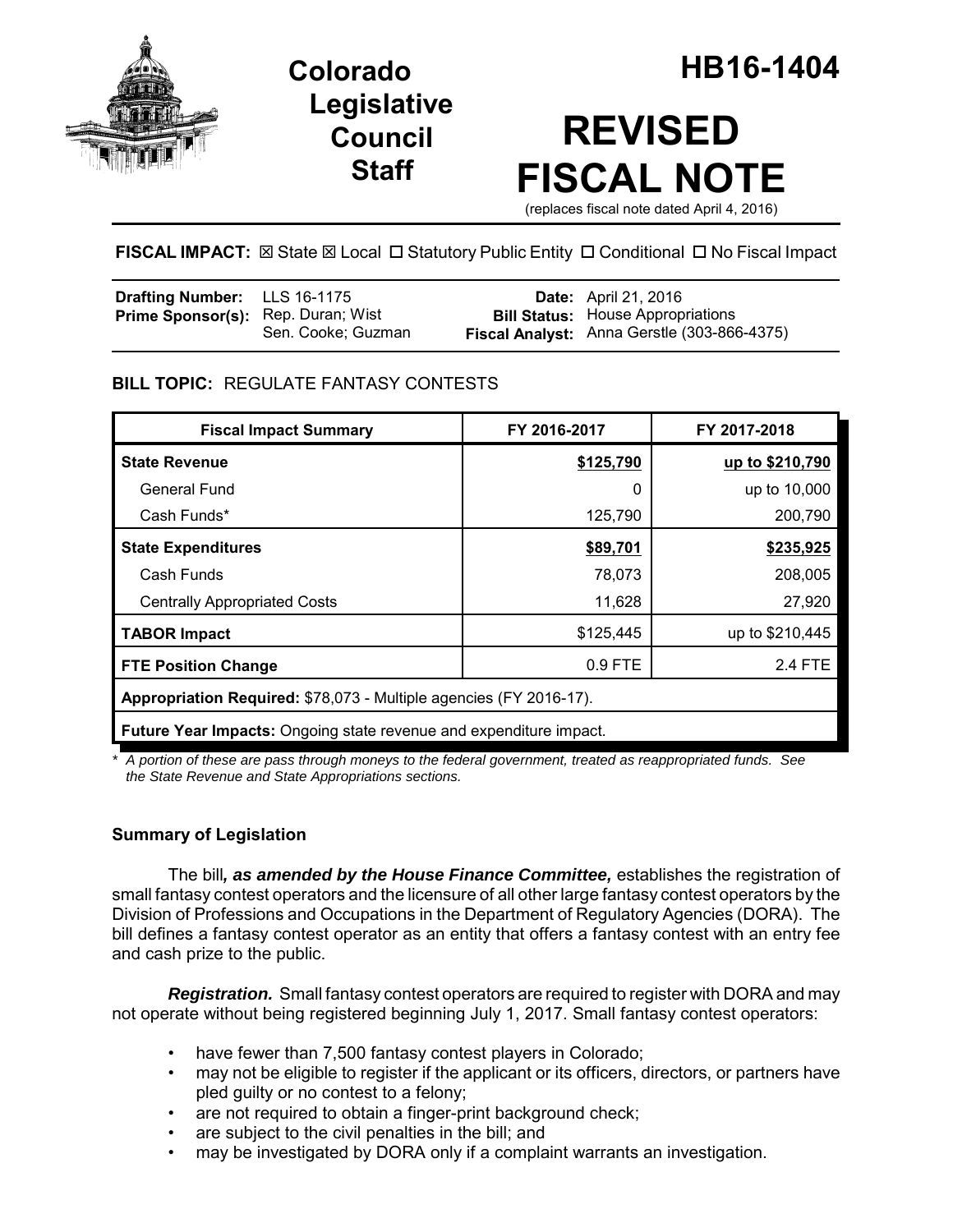*Licensing.* On or after July 1, 2017, a license is required for any large fantasy contest operator with more than 7,500 fantasy contest participants in Colorado (licensee) to operate. DORA may set license and renewal fees. An applicant may not be eligible for a license if the applicant or any of its officers, director, or general partners has been convicted of or has entered a guilty or no contest plea to a felony. The bill specifies the information that must be provided on a license application and the required procedures for licensees to obtain a fingerprint criminal background check from the Colorado Bureau of Investigation (CBI) in the Department of Public Safety (DPS).

*Operation of fantasy contests.* Fantasy contests may not include university, college, high school, or youth sporting events or utilize video or other depictions of slot machines, poker, blackjack, craps, or roulette. Fantasy contests may be conducted at a licensed gaming establishment, class B horse racing track, and a licensed facility at which pari-mutuel wagering occurs. In addition, the bill establishes certain restrictions and protections that registered and licensed operators must enact.

All fantasy contest operators must separate fantasy contest player funds from operational funds and maintain a reserve in the same amount as the deposits made to the accounts of fantasy players. Each operator must also maintain daily records of its operations for at least three years and contract with a third party to annually conduct an independent audit of the operator. The results of the audit must be submitted to DORA.

**Discipline.** DORA may deny, suspend, place on probation, issue a letter of admonition, or revoke a license if a licensee violates rules or provisions of the law, fails to meet the licensing requirements, or uses fraud to apply for a license. DORA may appoint an administrative law judge to gather evidence and report findings and may issue a cease and desist order to licensed fantasy contest operators. Any operator, including small fantasy contest operators, who violates the law may be assessed a civil penalty of up to \$1,000 per violation and DORA may file a civil action to collect the penalty.

#### **Data and Assumptions**

The Fantasy Sports Trade Association (FSTA) estimates that approximately 800,000 Colorado residents participate in fantasy contests, including some who participate in free contests and some who participate in a high number of contests annually.

Based on the FSTA's Colorado membership, the number of casinos licensed by the Department of Revenue, and an industry estimate of the number of operators in Colorado, the fiscal note assumes that of 100 current operators, 10 large operators will be licensed and 90 small fantasy contest operators will be registered. The fiscal note assumes that 45 registrations and 5 initial licenses will be processed in FY 2016-17; and that 5 initial licenses, 5 renewals, and up to 80 registrations (45 current small operators and 35 new small operators) will be processed in FY 2017-18.

The fiscal note assumes that approximately 215 complaints or notifications of criminal history will be received annually beginning in FY 2017-18, based on programs of a similar size, a large consumer base, and a high participation rate by consumers. Of those, 16 will require investigation, 14 will be settled, and 6 will be referred to the Department of Law for adjudication.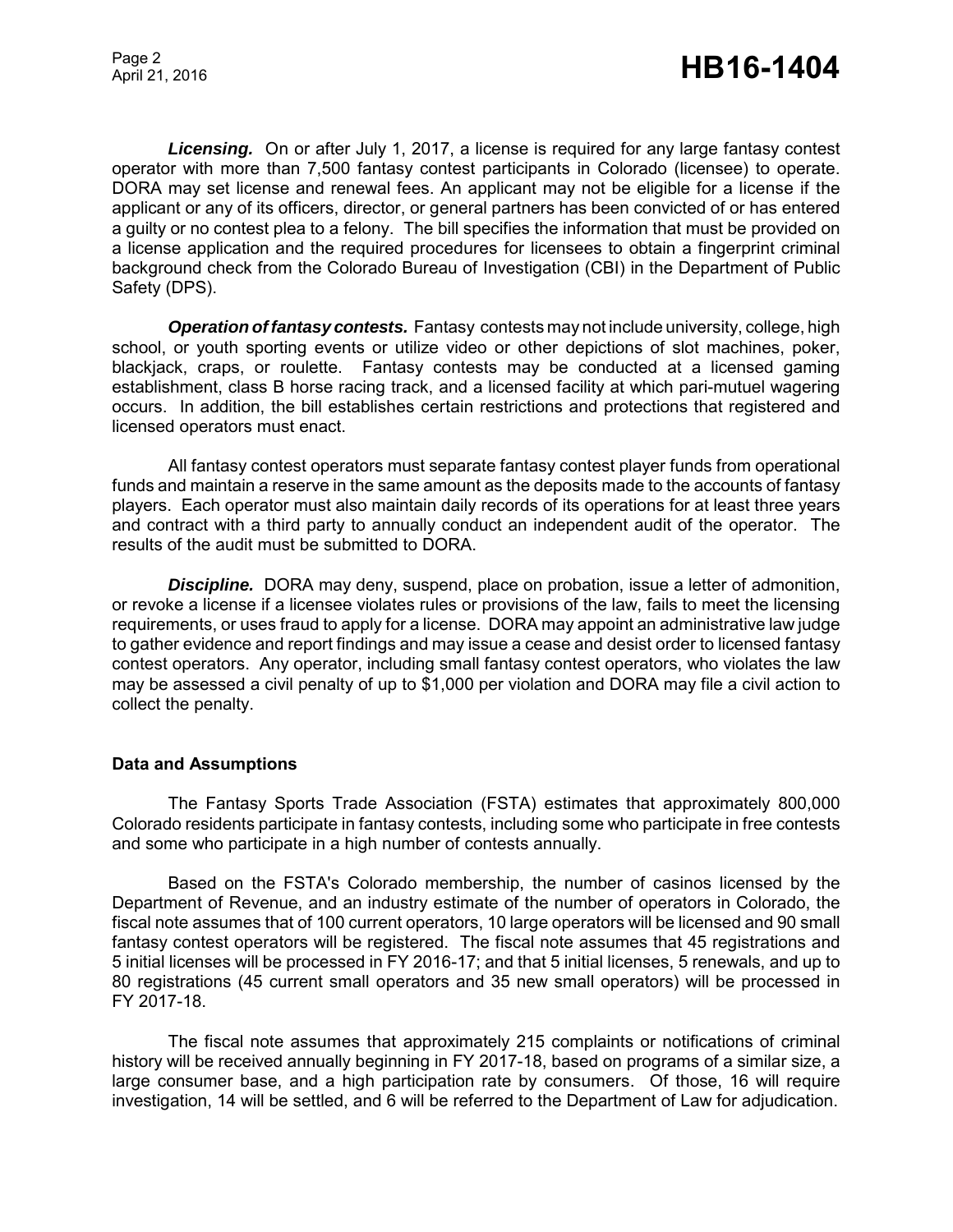The bill specifies that all fantasy contest operators must be registered or licensed beginning July 1, 2017. The fiscal note assumes that the work on the registration and licensure programs will begin in January 2017, licenses must be renewed annually, and that licensing fees will be set by DORA to cover costs of both the licensing and registration components.

## **State Revenue**

*The bill increases state revenue by \$125,790 in FY 2016-17 and up to \$210,790 in FY 2017-18.* This includes fine revenue to the General Fund and fee revenue to two cash funds. The revenue impacts are detailed below.

*License fees.* The bill increases fee revenue to DORA by \$125,000 in FY 2016-17 and \$200,000 in FY 2017-18. The bill requires that only licensees pay a fee. It is anticipated that five licensees will pay for an initial license in FY 2016-17 and five will pay for an initial license and five for a renewal in FY 2017-18. Fee revenue is deposited into the Division of Professions and Occupations Cash Fund. DORA has the authority to set licensing fees; however, the bill does not specify whether DORA may charge a registration fee. As a result, the fiscal note estimates the licensing fees based on projected costs of both the licensing and regulation programs.

*Fingerprint-based background checks — DPS.* Fee revenue from fingerprint-based criminal history background checks deposited into the CBI Identification Unit Cash Fund in the DPS will increase by up to \$790 in FY 2016-17 and FY 2017-18, assuming 5 licensees each year, each with up to 4 individuals requiring a background check. The current fee for background checks is \$39.50, which includes \$17.25 for a Federal Bureau of Investigation (FBI) fingerprint-based check, which is passed on to that federal agency. The background check is required only upon initial licensure and is not required for registration.

*Fine revenue.* The bill will increase revenue to the General Fund from civil penalties. A fantasy contest operator, employee, or agent who violates the law may be fined up to \$1,000 per violation. It is anticipated that up to 10 penalties will be paid per year beginning in FY 2017-18. As a result, up to \$10,000 in fine revenue is expected in FY 2017-18.

*Fee impact on individuals and business.* Section 2-2-322, C.R.S., requires legislative service agency review of measures which create or increase any fee collected by a state agency. The table below identifies the fee impact of this bill.

| Table 1. Fee Impact on Individuals, Families or Business |                             |                      |                                  |                                   |                                        |
|----------------------------------------------------------|-----------------------------|----------------------|----------------------------------|-----------------------------------|----------------------------------------|
| <b>Fiscal Year</b>                                       | <b>Type of Fee</b>          | <b>Estimated Fee</b> | <b>Number</b><br><b>Affected</b> | <b>Total Fee</b><br><b>Impact</b> | <b>Total per</b><br><b>Fiscal Year</b> |
| FY 2016-17                                               | <b>Initial License</b>      | \$25,000             | 5                                | \$125,000                         | \$125,790                              |
|                                                          | <b>CBI Background Check</b> | \$39.50              | 20                               | \$790                             |                                        |
| FY 2017-18                                               | <b>Initial License</b>      | \$25,000             | 5                                | \$125,000                         | \$200,790                              |
|                                                          | Annual License Renewal      | \$15,000             | 5                                | \$75,000                          |                                        |
|                                                          | <b>CBI Background Check</b> | \$39.50              | 20                               | \$790                             |                                        |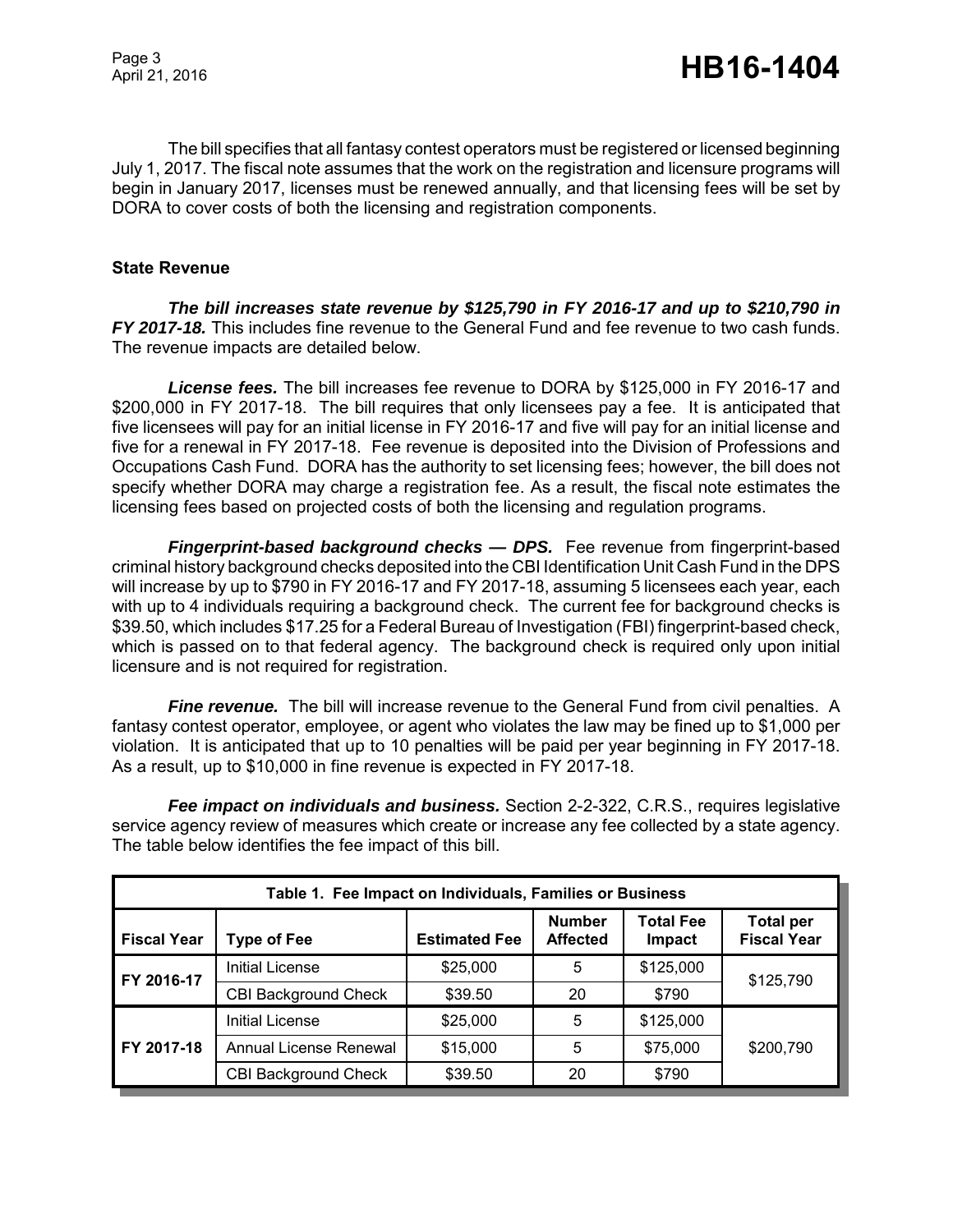## **TABOR Impact**

This bill increases state revenue from fines and fees, which will increase the amount of money required to be refunded under TABOR. TABOR refunds are paid out of the General Fund. Fee revenue collected to pass through to the FBI for background checks is approximately \$345 in FY 2016-17 and FY 2017-18 and does not count against the TABOR limit.

## **State Expenditures**

*The bill increases cash fund expenditures in DORA and DPS by a total of \$89,701 in FY 2016-17 and \$235,925 in FY 2017-18.* The bill also increases the workload of the Department of Revenue, Department of Personnel and Administration, Judicial Department, and Department of Law. The expenditures are listed in Table 2 and detailed below.

| Table 2. Expenditures Under HB16-1404              |            |            |  |  |
|----------------------------------------------------|------------|------------|--|--|
| <b>Cost Components</b>                             | FY 2016-17 | FY 2017-18 |  |  |
| <b>Personal Services</b>                           | \$51,489   | \$123,465  |  |  |
| <b>FTE</b>                                         | $0.9$ FTE  | 2.4 FTE**  |  |  |
| <b>Operating Expenses and Capital Outlay Costs</b> | 5,653      | 6,603      |  |  |
| <b>Temporary Staffing</b>                          | 10,903     | 10,903     |  |  |
| <b>Legal Services</b>                              | 9,501      | 66,507     |  |  |
| <b>Fingerprint Background Check Costs</b>          | 527        | 527        |  |  |
| Centrally Appropriated Costs*                      | 11,628     | 27,920     |  |  |
| <b>TOTAL</b>                                       | \$89,701   | \$235,925  |  |  |

*\* Centrally appropriated costs are not included in the bill's appropriation.*

*\*\* Includes 2.1 FTE for DORA and 0.3 FTE for the Department of Law in FY 2017-18.*

*Personal Services — DORA.* DORA requires \$51,489 and 0.9 FTE in FY 2016-17 and \$123,465 and 2.1 FTE in FY 2017-18 to establish, implement, and enforce the regulatory program established by the bill. Staffing costs are assumed to begin January 1, 2017. Costs include:

- a program director to oversee the program, conduct outreach with stakeholders, develop procedures and guidelines, and conduct formal rulemaking;
- staff to assist with rulemaking, process and verify applications and renewals, communicate with licensees, review annual audits, receive complaints, and coordinate with the CBI; and
- an investigator beginning in FY 2017-18 to investigate complaints, obtain evidence, prepare reports, and assist in multi-jurisdictional field investigations.

*Temporary assistance.* DORA also requires \$10,903 in FY 2016-17 and FY 2017-18 for temporary staff to assist with applicant inquiries regarding licensing requirements and application status, registration verification, and the issuing of licenses. It is anticipated that a total of 1,124 hours of temporary staff assistance is required at an hourly rate of \$19.40.

*Legal services.* DORA requires \$9,501 in FY 2016-17 and \$66,507 in FY 2017-18 for legal services, including rulemaking, enforcement, and complaint resolution. This amount represents approximately 100 hours of rulemaking in FY 2016-17 and 700 hours of rulemaking, enforcement,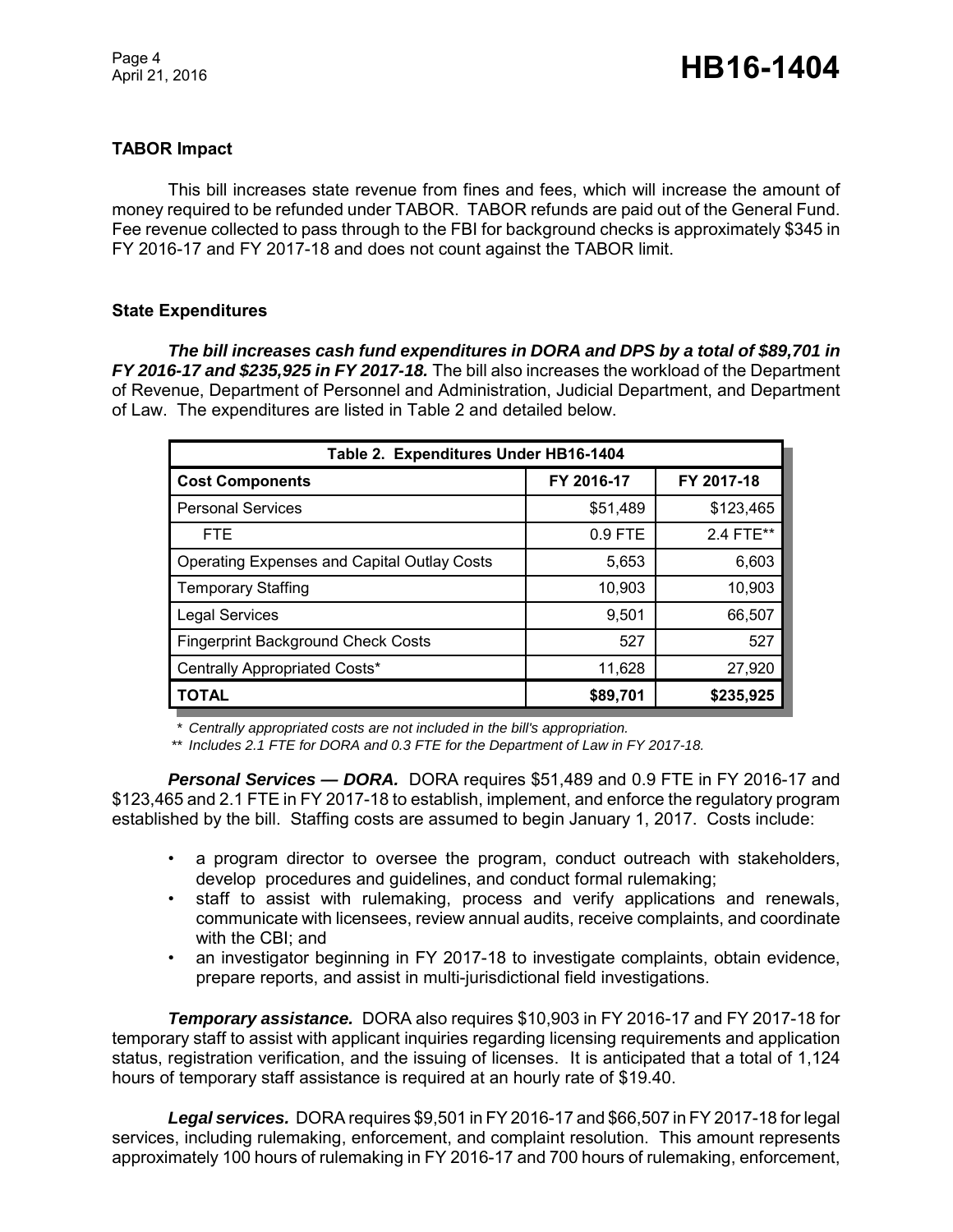and complaint resolution in FY 2017-18. The legal services will provided by the Department of Law using reappropriated funds. The Department of Law requires 0.3 FTE in FY 2017-18 to provide these services. Should additional resources for legal services be required, it will be addressed through the annual budget process.

*Fingerprint-based background checks — DPS.* The bill increases the expenditure for DPS by \$527 in each of FY 2016-17 and FY 2017-18. This covers the costs of conducting a CBI background check, including postage and per-print software and equipment costs, as well as the pass through costs of the FBI background check. These costs are based on up to 40 additional fingerprint-based background checks in each of FY 2016-17 and FY 2017-18. The fiscal note assumes that each application for licensure lists up to four individuals, all four must obtain a background check, and no more than four background checks will be required per application.

*Administrative law judges — DPA.* The bill will increase the caseload for the Office of Administrative Courts in the Department of Personnel and Administration to provide administrative law judges to the office beginning in FY 2017-18. The increase is expected to be minimal and does not require a change in appropriations. Should additional resources required, it will be requested through the annual budget process.

*Judicial Department.* The bill increases the workload for the Judicial Department beginning in FY 2017-18 to handle an increase case filings. The office may file a civil action to collect a penalty imposed against a fantasy contest operator who violates the law, and parties adversely affected by agency actions may file for a judicial review in district court and potential review by an appellate court. The workload increase is expected to be minimal and does not require a change in appropriations.

*Department of Revenue.* The bill allows fantasy contests to be conducted at licensed gaming establishments, retailers, Class B racetracks, and other licensed facilities, which are overseen by the Department of Revenue. The bill may increase the workload in the department to handle an increase in violations related to underage gaming and lingering in casinos, racetracks, and other licensed facilities. The fiscal note assumes that approximately 17 casinos will be licensed by DORA and operate fantasy contests for people over the age of 18. However, people under the age of 21 may not participate in limited gaming activities or be present on the gaming floor of a casino environment. An increase in people under 18 years old in casinos to participate in fantasy contests will likely increase intervention and enforcement actions by the department's investigators. This increase will initially be handled within existing appropriations; however, should additional resources required, it will be requested through the annual budget process.

*Centrally appropriated costs.* Pursuant to a Joint Budget Committee policy, certain costs associated with this bill are addressed through the annual budget process and centrally appropriated in the Long Bill or supplemental appropriations bills, rather than in this bill. The centrally appropriated costs subject to this policy are estimated in the fiscal note for informational purposes and summarized in Table 3.

| Table 3. Centrally Appropriated Costs Under HB16-1404                |            |            |  |
|----------------------------------------------------------------------|------------|------------|--|
| <b>Cost Components</b>                                               | FY 2016-17 | FY 2017-18 |  |
| Employee Insurance (Health, Life, Dental, and Short-term Disability) | \$7,222    | \$16,857   |  |
| Supplemental Employee Retirement Payments                            | \$4,406    | \$11,063   |  |
| <b>TOTAL</b>                                                         | \$11,628   | \$27,920   |  |